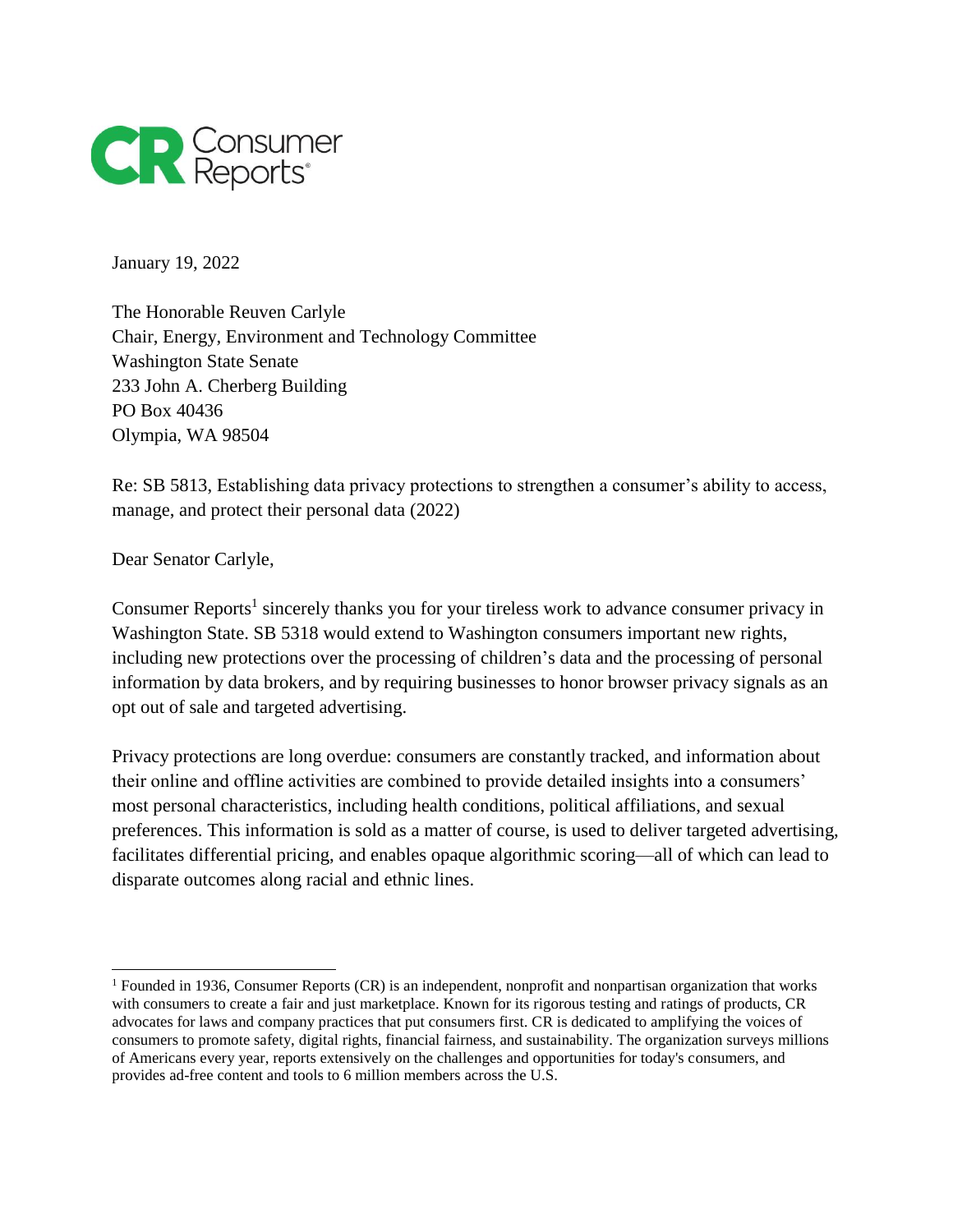We particularly appreciate that Part 3 of the bill takes steps to create a workable opt out for consumers. Measures largely based on an opt-out model, like the California Consumer Privacy Act (CCPA), could require consumers to contact hundreds, if not thousands, of different companies in order to fully protect their privacy. Making matters worse, Consumer Reports has documented that some CCPA opt-out processes are so onerous that they have the effect of preventing consumers from stopping the sale of their information.<sup>2</sup> This bill, consistent with California law, helps to address this problem by requiring companies to honor browser privacy signals as a "Do Not Sell" signal. Privacy researchers, advocates, and publishers have already created a "Do Not Sell" specification, the Global Privacy Control  $(GPC)$ , which could help make the opt-out model more workable for consumers.<sup>4</sup>

Consumers should be able to use an online service or app safely without having to take any action, such as opting in or opting out—by including a strong data minimization requirement that limits data collection and sharing to what is reasonably necessary to provide the service *requested by the consumer*. But in the absence of strong data minimization requirements, at the very least, consumers need tools to ensure that they can better exercise their opt-out rights, such as a global opt out, which is provided by this bill.

We also applaud you for including a private right of action in each part of the bill. Given the AG's limited resources, a private right of action is key to incentivizing companies to comply. Further, it's appropriate that consumers are able to hold companies accountable in some way for violating their rights. We would prefer a private right that would also afford consumers monetary relief, but empowering consumers to obtain injunctive relief and costs is a significant step forward.

However, we offer several suggestions to strengthen the bill, particularly the global opt out section, to provide the level of protections that Washingtonians deserve.

● *Expand the definition of sale.* The limited definition of sale, particularly in Part 3, could significantly limit the reach of the bill. In response to the California Consumer Privacy Act, many companies have claimed that they do not "sell" data to third parties to avoid complying with the opt out. The bill should instead clarify that all data disclosed or made available to a third party for a commercial purpose is in the scope of the bill's protections.

 $\overline{a}$ <sup>2</sup> Maureen Mahoney, *California Consumer Privacy Act: Are Consumers' Rights Protected,* CONSUMER REPORTS (Oct. 1, 2020), https://advocacy.consumerreports.org/wp-content/uploads/2020/09/CR\_CCPA-Are-Consumers-Digital-Rights-Protected\_092020\_vf.pdf.

<sup>3</sup> Global Privacy Control, https://globalprivacycontrol.org.

<sup>4</sup> Press release, Announcing Global Privacy Control: Making it Easy for Consumers to Exercise Their Privacy Rights, Global Privacy Control (Oct. 7, 2020), https://globalprivacycontrol.org/press-release/20201007.html.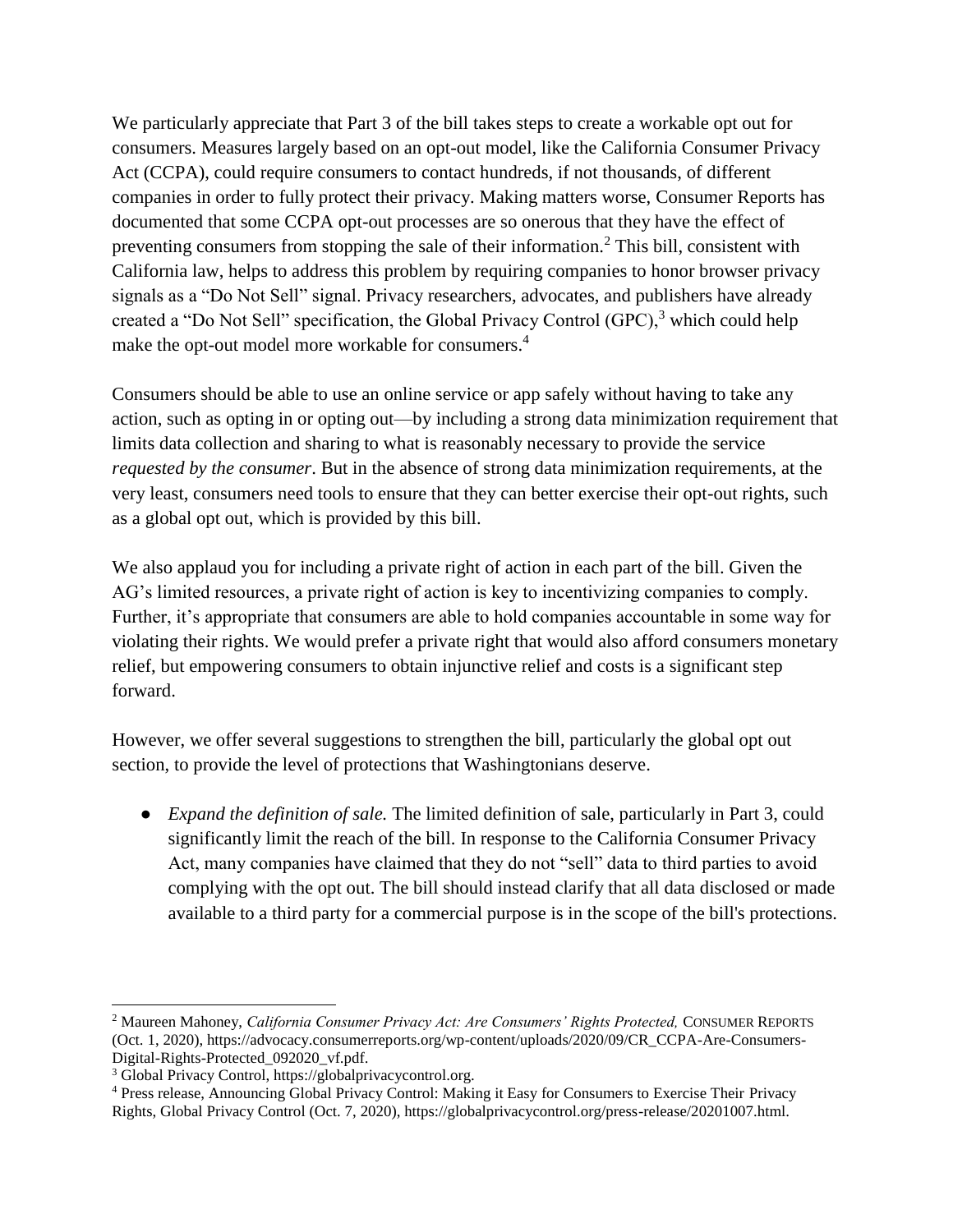- *Add the non-discrimination language to Part 3.* We appreciate that strong nondiscrimination language was included in Part 1 of the bill, but it should be added to the other sections as well. The non-discrimination language in Part 1 of the bill clarifies that consumers cannot be charged for exercising their rights under the law, and it makes it clear that legitimate loyalty programs, that reward consumers for repeated patronage, are supported by the law. By not including such language in the other sections of the bill, it could allow adults to be charged a different price in order to protect their privacy. Instead, the bill should ensure that privacy protections are not just for those who can afford them.
- Add the prohibition on dark patterns to Part 3. We appreciate that you have added a prohibition on dark patterns—deceptive user interfaces that can lead consumers to take actions they did not intend to, including to share more personal information—in Parts 1 and 2. However, a similar prohibition should be included in Part 3 as well, to ensure that companies cannot unfairly push consumers into opting back into the sale of their information. Too often, companies often use dubious dark patterns to nudge users to click "OK," providing the veneer, but not the reality of, knowing consent.<sup>5</sup>
- *Add authorized agent provisions:* The bill should also include the CCPA's "authorized" agent" provision that allows consumers to designate a third party to perform requests on their behalf. Consumer Reports has already begun to experiment with submitting opt-out requests on consumers' behalf, with their permission, through the authorized agent provisions.<sup>6</sup> Authorized agent services will be an important supplement to platform-level global opt outs. For example, an authorized agent could process offline opt-outs that are beyond the reach of a browser signal. An authorized agent could also perform access and deletion requests on behalf of consumers, for which there is not an analogous tool similar to the GPC.
- *Remove the authentication requirements and restrictions on default opt outs.* While we appreciate the report language with respect to authentication and default signals, we nevertheless recommend deleting the identity verification requirement in Part 3, otherwise much of the data used for ad tracking across the web would be exempted. In addition, the restrictions on default browser privacy signals should be removed. If a consumer selects a privacy-focused browser like Duck Duck Go or Brave, it should be

<sup>5</sup> *Most Cookie Banners are Annoying and Deceptive. This Is Not Consent,* PRIVACY INTERNATIONAL (last visited Aug. 28, 2020),

https://privacyinternational.org/explainer/2975/most-cookie-banners-are-annoying-and-deceptive-not-consent. <sup>6</sup> Ginny Fahs, *Putting the CCPA into Practice: Piloting a CR Authorized Agent*, DIGITAL LAB AT CONSUMER REPORTS (Oct. 19, 2020),

https://medium.com/cr-digital-lab/putting-the-ccpa-into-practice-piloting-a-cr-authorized-agent-7301a72ca9f8.